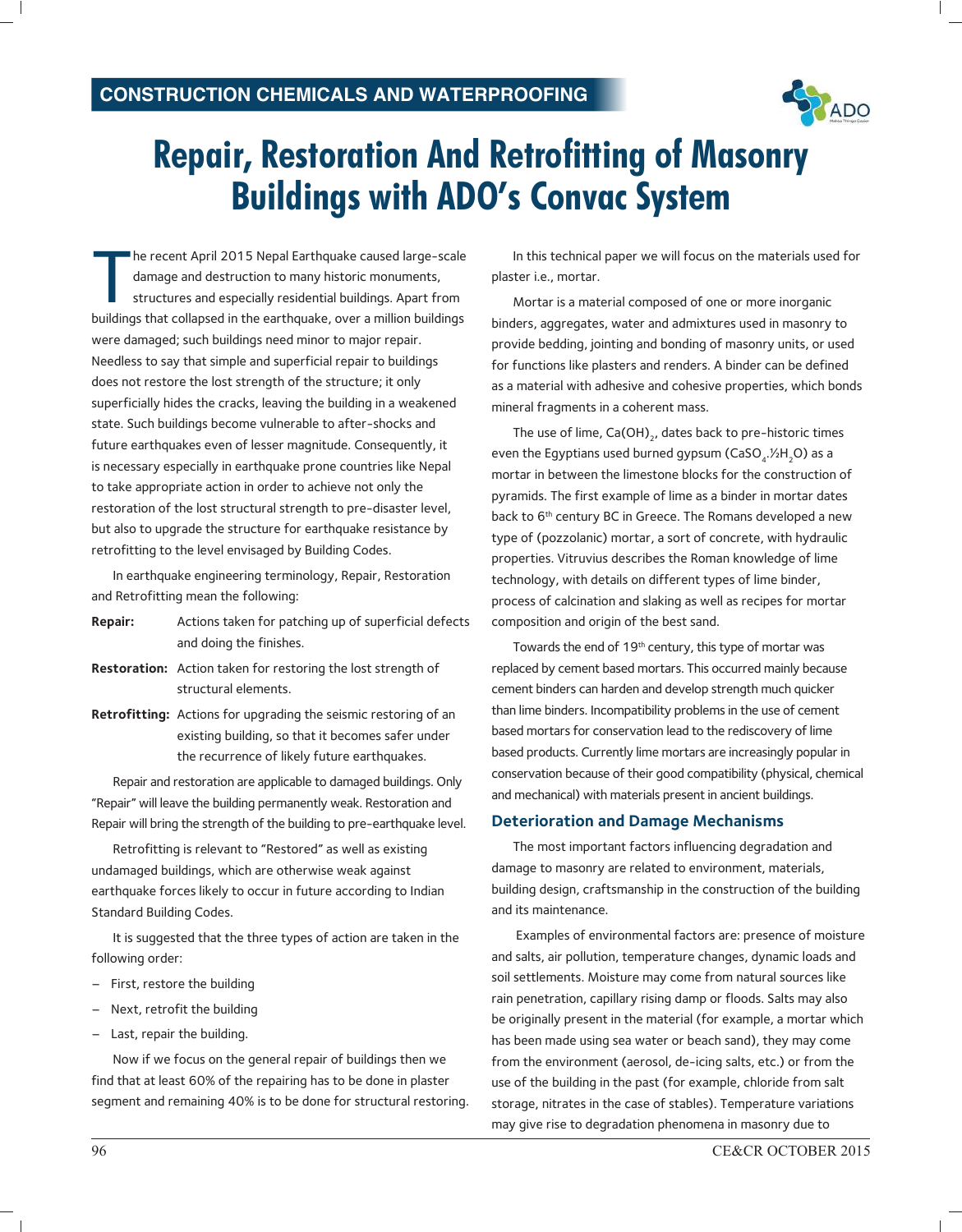## **CONSTRUCTION CHEMICALS AND WATERPROOFING**

differential thermal dilation, whereas dynamic loads resulting from earthquakes and vibrations provoked by wind or traffic may cause crack patterns.

Material factors are mainly related to composition of the mortar (binder/sand ratio, grain size distribution of the aggregate) and the properties of the masonry unit/mortar combination (porosity, capillary moisture transport, adhesion, mechanical strength). Many degradation processes may only occur in the presence of water; consequently the speed at which a material absorbs and releases water has a strong influence on its risk of degradation. Therefore, moisture transport properties, which are related with porosity and pore size distribution, are of primary importance when considering the durability of a mortar and the masonry as a unit.

The design of building, i.e. its shape, orientation, etc., and the stated details may strongly influence the occurrence and the severity of the degradation. Also craftsmanship in the form of quality of the execution and of adequate conditions for hardening of mortars is an important factor that affects the susceptibility of the mortar to damage.

The degradation processes (chemical, physical and mechanical) exert stresses on the materials, which weaken the material until it fails and damage becomes visible. Degradation can be defined as an increase in decay, which corresponds with a decreasing performance of the material. Thus, damage can be defined as an un-acceptable reduction of the performance of the material, affecting its durability.

Some of the most important damage processes will now be discussed. For processes in which water is involved, the crystallization of soluble salts is probably the most widespread cause of damage to historical masonry buildings. Salt damage can only occur in the presence of both salt and water. Salt moves in the capillary system of the material and accumulates where evaporation occurs. Salt accumulation and crystallization create pressures, which can exceed the mechanical strength of the material and consequently lead to damage.

The mortar (e.g. bedding or pointing mortar, plaster, render, etc.) and brick or stone are used in masonry in combination with each other, the risk and location of salt damage will depend on the pore size distribution of the mortar/substrate combination. Since moisture (and salt) transport by capillarity moves from larger to smaller pores, a fine porous mortar applied on a coarse porous material will have a larger risk of decaying than a coarse mortar applied on a fine porous substrate (this does however not necessarily imply that a fine porous mortar on a coarse porous substrate would be the wrong choice). Some of the most

important damage causing salt is sulphates (for example  $\operatorname{\sf Na}_2\operatorname{\sf SO}_4$ ) and chlorides (for example NaCl). Salts precipitating in the pores of a mortar may create pressures, which may lead to damage. As a consequence of salt crystallization, a mortar can show damage in the form of sanding, scaling, exfoliation or crumbling, whereas the masonry units may show damages like powdering, exfoliation and spalling. Sometimes salt crystallization causes damage to a lime bedding mortar because a physically incompatible pointing mortar was chosen. This is the case of a too dense pointing applied on a more porous lime mortar. Because of the hindering of the drying caused by the new cement pointing, crystallization of salts that were already present in the masonry occurs at the bedding mortarpointing interface. This results in the detachment of the pointing (also called push-out) and also in a form of loss of cohesion (crumbling or sanding) of the underlying lime bedding mortar.

Overview of the most important damage processes and related damage types.

| <b>Physical / Chemical</b>                                                | <b>Most Important Damage</b><br>Types                                                       |
|---------------------------------------------------------------------------|---------------------------------------------------------------------------------------------|
| Moisture<br>Salts<br>Frost<br>Pollution                                   | Biological growth<br>Efflorescence<br>Spalling<br>Exfoliation<br>Powdering<br>(Black) crust |
| <b>STRUCTURAL</b>                                                         |                                                                                             |
| Overloading, creep<br>Settlement<br>Thrust arches / vaults<br>Earthquakes | Crack patterns<br>Displacement / deformation                                                |
|                                                                           |                                                                                             |



Push-out of cement re-pointing due to crystallization of salts at the interface of new pointing and old bedding mortar.

Apart from pure crystallization, the formation of expansive compounds due to the reaction of salts with mortar components may also cause considerable damage, not only to mortars, but to the masonry as a whole. Sometimes the resulting crack patterns may be mistaken for structural damage, where only after drilling cores from the masonry it becomes clear that the cracks originated from swelling of the mortar inside the pier. Additional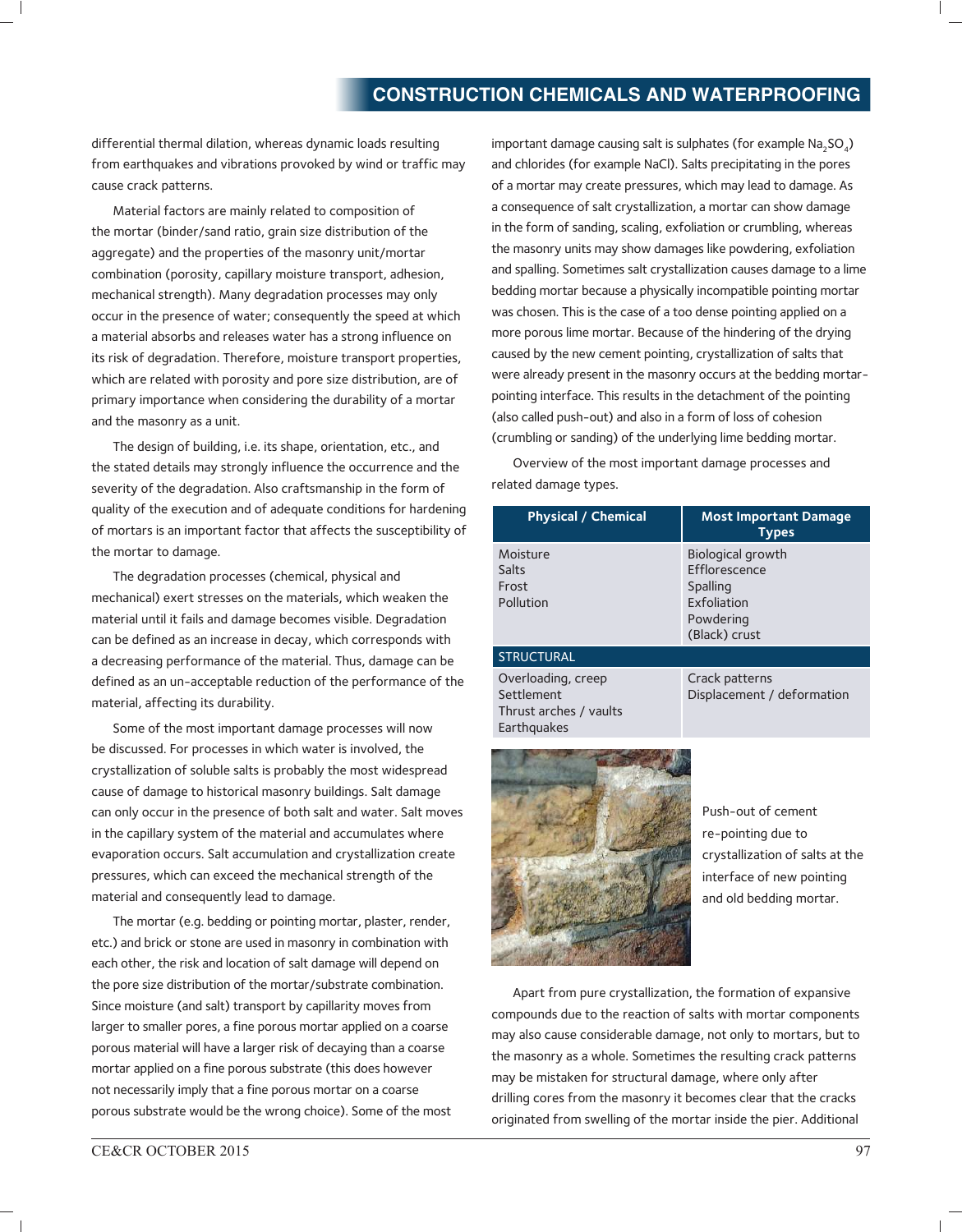## **CONSTRUCTION CHEMICALS AND WATERPROOFING**

investigations with optical and electron microscopy revealed the presence of secondary ettringite concentrations, initiating the cracks. Sometimes the pointing mortar is bursting, i.e. it looks like it swells because of an increase of volume. In this last example, the damage in the form of bursting of the pointing was shown to be due to the formation of trichloride.

Other examples of such expansive compounds, which may cause damages, are thaumasite and ettringite. Thaumasite and ettringite are the results of the reaction of sulphates (coming for example from the air or from bricks) with components of the hydraulic mortar. Thaumasite (CaCO $_3\cdot$ CaSO $_4\cdot$ CaSiO $_3\cdot$ 15H $_2$ O) may form by the reaction of water with calcium carbonate, calcium sulphate and hydrated calcium silicate, which again are present in concrete or mortar mixtures as binders. The composition of hydrated calcium silicates, which may vary within a relatively wide range, is indicated by the generic formula C-S-H. Ettringite  $(3CaO·Al<sub>2</sub>O<sub>3</sub>·3CaSO<sub>4</sub>·32H<sub>2</sub>O)$  may form by the reaction of water with calcium sulphate and the alumina bearing hydration products  $($ 4CaO $\cdot$ Al<sub>2</sub>O<sub>3</sub> $\cdot$ 13H<sub>2</sub>O, 3CaO $\cdot$ Al<sub>2</sub>O<sub>3</sub> $\cdot$ 6H<sub>2</sub>O, C<sub>3</sub>A $\cdot$ CaSO<sub>4</sub> $\cdot$ 12 $\cdot$ 18H<sub>2</sub>O, etc.). These products, sometimes indicated as C-A-H, are formed by hydration of Portland cement or other binders, such as hydraulic lime or mixtures of lime and pozzolan.

Hydrated lime (air lime) mortar cannot be affected by the reactions described above. In this case another form of expansive reaction, the one consisting in the conversion of the CaCO $_{_3}$  into  $\textsf{CaSO}_{\textup{4}}\textup{-}$  2H<sub>2</sub>O (gypsum), can take place. Sulphates present in the polluted air or coming from the brick react, in the presence of moisture, with the CaCO<sub>3</sub> in the mortar to form CaSO<sub>4</sub> $\cdot$ 2H<sub>2</sub>O, i.e. gypsum.



*(a) Crack pattern in masonry, looking like structural damage but caused by expansive reaction in the internal part of the mortar; (b) Bursting of pointing mortar due to the formation of CaO.Al2O<sup>3</sup> .3CaCl<sup>2</sup> .31H2O (trichloride).*

Damages due to structural causes are generally showing as cracks, often in combination with deformations. The first important step to make a diagnosis of structural damages is the survey and interpretation of the crack pattern. However, the possibility of damages occurring due to non-structural causes has also to be taken into account. The signs of damages given by the crack direction and opening have to be well evaluated.

The crack patterns may be caused by structural failures like overloading, settlements or due to extreme events like earthquakes. The major structural failures that may cause damages affecting the structural stability include: (i) dead load in heavy massive structures; (ii) soil settlements; (iii) horizontal actions due to thrust in arches and vaults; and (iv) extreme events like earthquakes or landslides. The position, the direction and the width of the cracks indicate where the local stress value reaches the strength of the material and hence, indirectly, the type of stress to which it is subjected. Knowing typical causes, which can produce damage to the structure such as vertical and horizontal actions, soil settlements, interactions between walls and floors, roofs and walls, can help understand the visible effects (cracks, deformations, leaning, etc.) of these actions on the structure.



We confidently present Convac Plus (PP Strength) which is a patented Integral 100% waterproofing admixture for concrete and mortar as a complete solution to the above stated problems. It is based on a blend of surface active agents and refined chemicals. Convac Plus (PP Strength) is a permanent solution, especially for water leakage / seepage, dampness and saltpetre treatment on concrete, mortar and masonry wall. Convac Plus (PP Strength) exhibits excellent bonding properties with the substrate. The major product solutions are:

- 1. Integral 100% Waterproofing Compound
- 2. An anti-saltpetre waterproofing system in counter pressure (from within the wall and outside the wall)
- 3. Hardens and consolidates a surface deteriorated by damp and saltpetre

Convac Plus (PP Strength) is the only patented product in India from ADO's product range.

#### **Benefits of Convac Plus**

– Provides complete resistance to water ingress whether under hydrostatic pressure or capillary action